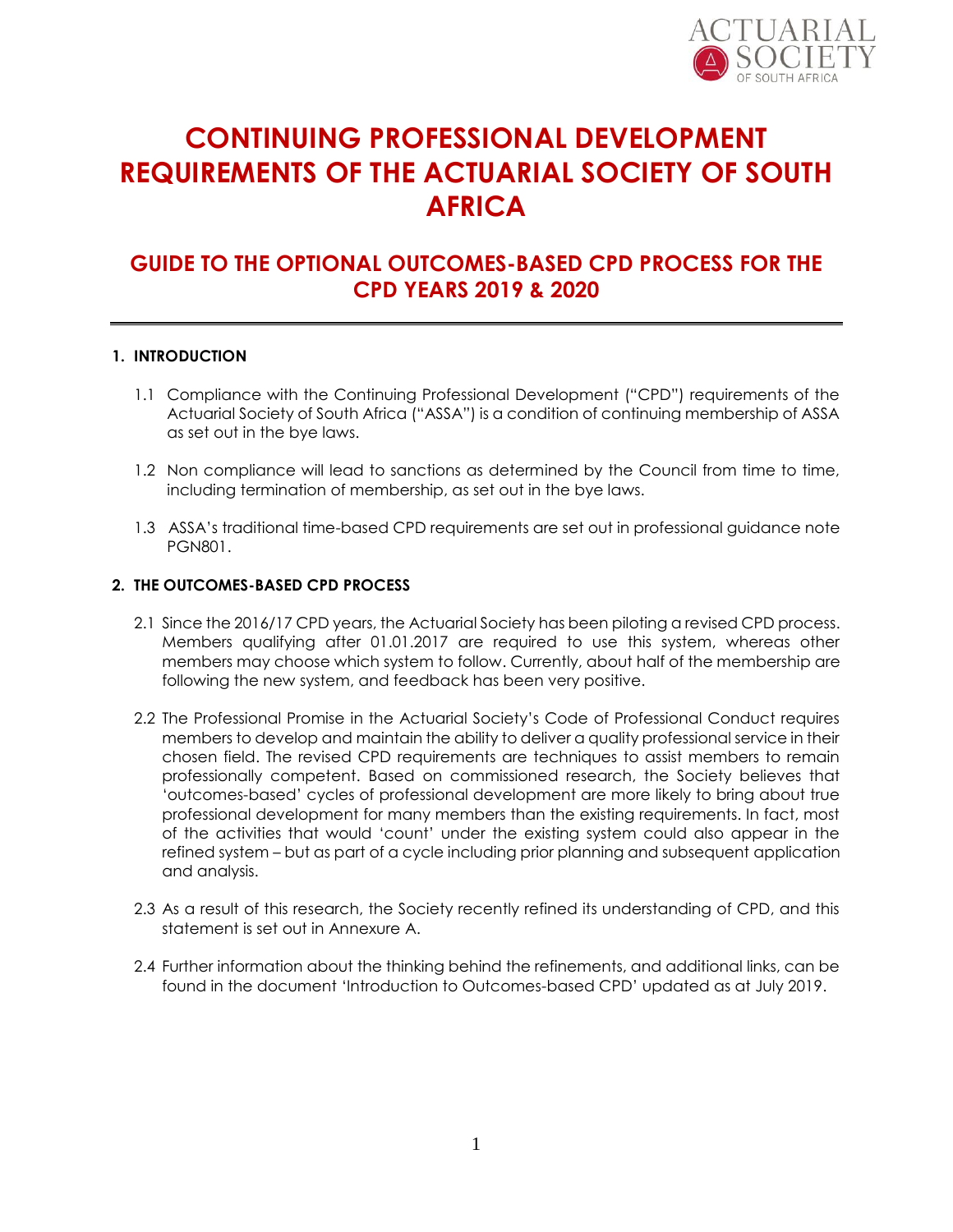

### 3. **MEMBERS MUST SELECT THEIR CPD REGIME FOR THE CPD YEARS 2019 & 2020**

- 3.1. In their annual membership declaration of December 2018, members are asked to elect the outcomes-based (recommended) or time-based CPD requirements as their regulation for the ensuing year.
- 3.2. Since the refined system (as described in Section 4 below) requires members to judge for themselves what an appropriate development cycle is, there are no categories of membership with different requirements. The refined requirements apply to all Fellow and Associate members, except Associate members who are participating in the Society's work-based learning programme, actuaries who are not working, and those who are not resident in and do not perform any work in South Africa, provided they are a member of an IAA member professional body in their country of operation, and comply with local CPD requirements.
- 3.3. Similarly, the concept of 'verifiable' CPD, where the activity can be observed by others, is replaced by the recording of the professional development cycles. Nevertheless, formally organised events such as ASSA Conventions, seminars or sessional meetings, work on ASSA committees, formal in-house professional meetings or seminars, formally assessed studies and preparing and delivering learning to colleagues are still likely to be an essential (but not necessarily sufficient) part of the professional development process.
- 3.4. There is no minimum number of hours to be spent planning, executing, and analysing the professional development process. As set out in Section 4 below, it is the quality rather than the quantity of development that is important.
- 3.5. Area Practice Committees may have specific additional requirements for the granting and maintenance of practising certificates. A project is underway to align these requirements with the new process – in the short term it may be convenient for certificate holders to remain on the old system.

### **4. REQUIREMENTS OF THE OUTCOMES-BASED CPD SYSTEM**

- 4.1 Members must work through cycles of Professional Development on a regular basis. Different members may find different timings (eg quarterly or half-yearly) more useful, but the process must be done at least yearly.
- 4.2 To structure the process, a pro-forma template is available on the website for members to use. This template is similar to, and an extension of, the work-based learning template used in the Society's normative education programme.
- 4.3 PLAN: First, members should list the various professional roles that they perform, as well as any new areas into which they would like to grow. Then, they consider what capabilities they should have for these roles and then assess where they have development needs. Then, they identify professional development activities that may meet these needs.
- 4.4 ACT: Members then carry out the identified development activity. This would include both the initial development and applying the development in practice.
- 4.5 ANALYSE REFLECT & DIFFRACT: Finally, members should analyse the progress made or the outcome of each activity – first reflecting personally, and then 'diffracting' with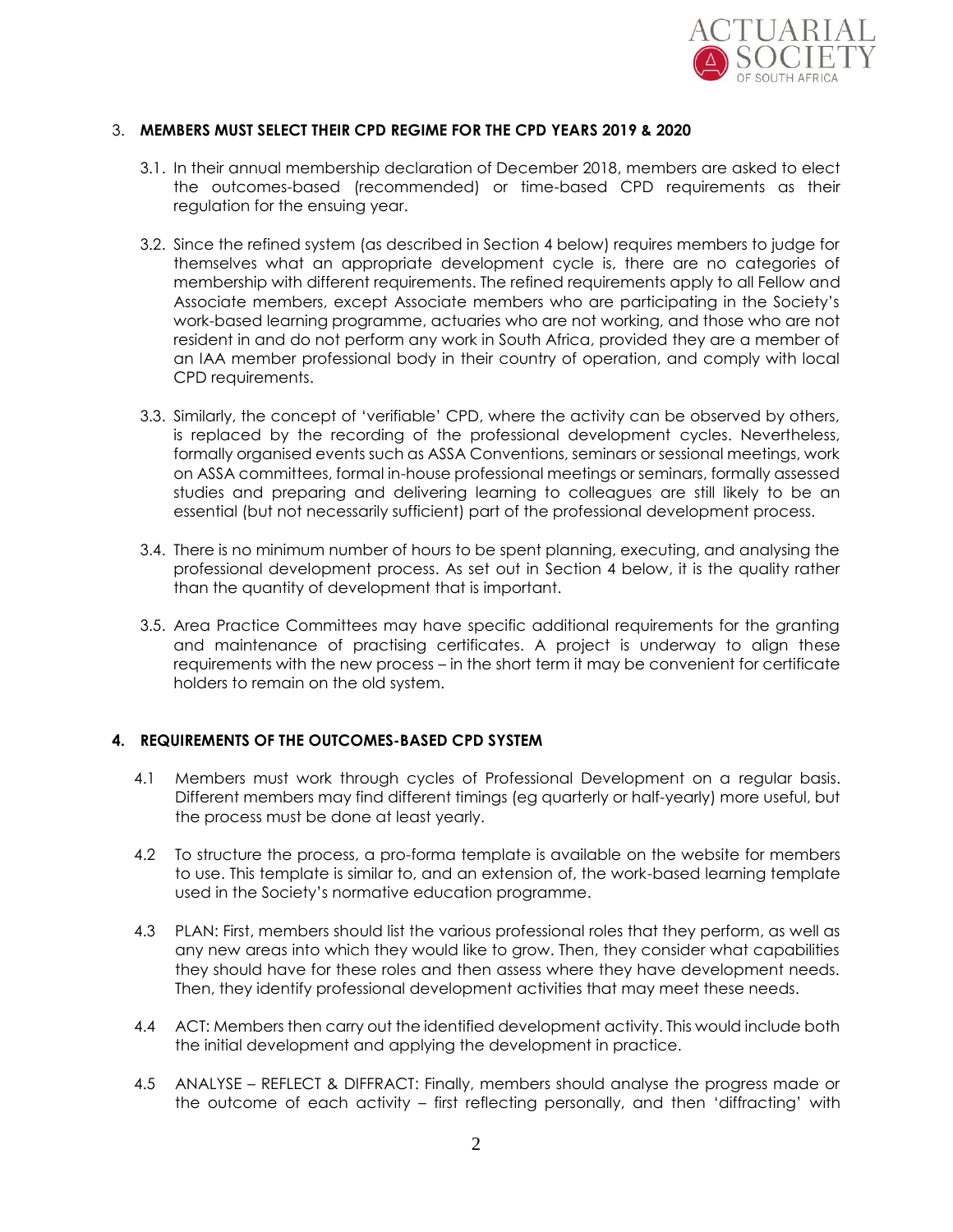

another professional person, mentor or coach. Just as in the actuarial control cycle, this last step leads to the beginning of a new cycle of planning, acting and analyzing. The diffraction discussion is mandatory, and members must identify their diffraction partner.

4.6 A separate information note 'Guidance for Diffraction' outlines the role of the other professional person, mentor or coach in the feedback session. An audio role-play 'Brendon does Diffraction' is also available on the website.

### **5. ASSESSMENT**

- 5.1 The Actuarial Society understands that members may be discouraged from honest and frank reflection if their records could be made public. Members are required to keep their own records – and declare at year-end that they have diligently applied cycles of professional development.
- 5.2 As set out in 4 above, members should explain to another person how they remained professionally competent. This engagement is part of the learning cycle, and should be done in depth, not just a 'corridor chat'. The other person must keep the conversation confidential, and is relieved of any obligation to the profession to whistle-blow on any matter discussed.
- 5.3 The Society will select a sample of members for monitoring that they are adequately applying the new process. Initially, an actuary serving on the Society's CPD sub-committee will interview the selected members, both for compliance and seeking feedback on the value of the refined system and possible improvements.
- 5.4 To be considered compliant, a member needs to have gone through the essential steps of the process. This includes analyzing their role and development needs, attempted to identify and carry out development, and having a diffraction discussion. By being a member, and accepting the professional promise and code of conduct, members have undertaken to apply themselves diligently to CPD requirements.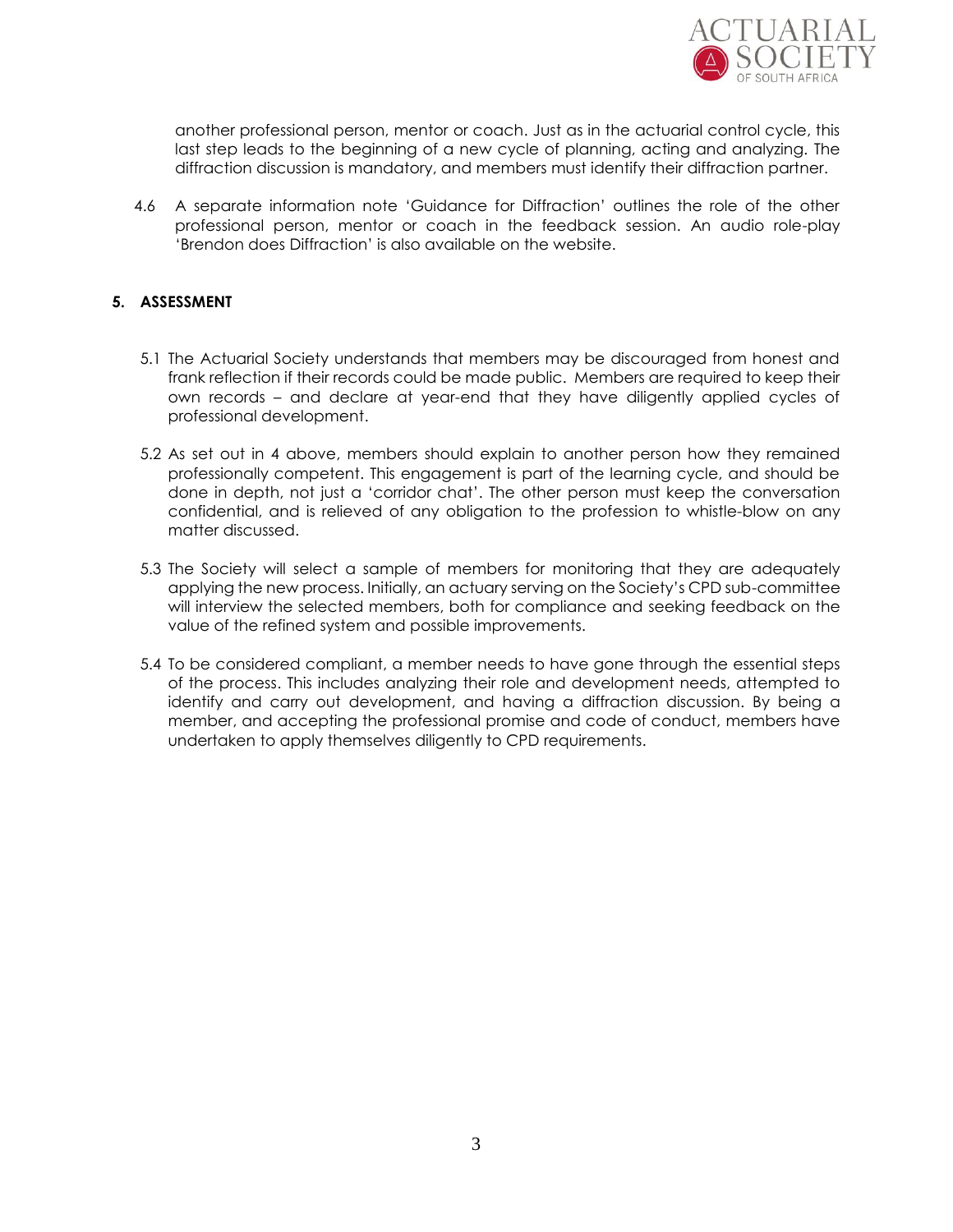

ANNEXURE A

### Actuarial Society of South Africa

# **CONTINUING PROFESSIONAL DEVELOPMENT ('CPD')**

This document sets out the Actuarial Society's understanding of what CPD is, and why members must engage in CPD. *Updated as at June 2019*.

### **The Professional Promise**

The mission of the Actuarial Society of South Africa ("the Society") is to ensure that the professional conduct and skills of members always meet the highest standards; to develop and expand the expertise of members as markets and conditions change; to ensure the relevance and enhance the role and reputation of the profession, both in South Africa and within the international actuarial community and to harness the expertise of members to inform public debate. To achieve its mission, the Society has developed a Code of Professional Conduct. In this Code, the professional promise of each member is that:

*"Members are expected to render quality services to their clients through:*

- *a. The application of specialist and up-to-date actuarial knowledge and expertise;*
- *b. The demonstration of ethical behaviour, especially in doing actuarial work; and*
- *c. The member's accountability to the Society for professional oversight."*

In order to deliver on this professional promise, members must engage in lifelong professional learning and development. The Society therefore requires its members to comply with its CPD requirements. Noncompliance will lead to sanctions as determined by Council from time to time, including possible termination of membership, as set out in the bye laws.

Prior to qualification, the learning is guided by the Society's education programme, including work-based development of Actuarial Professional Practice. After qualification, the development is guided by the CPD principles outlined in this document.